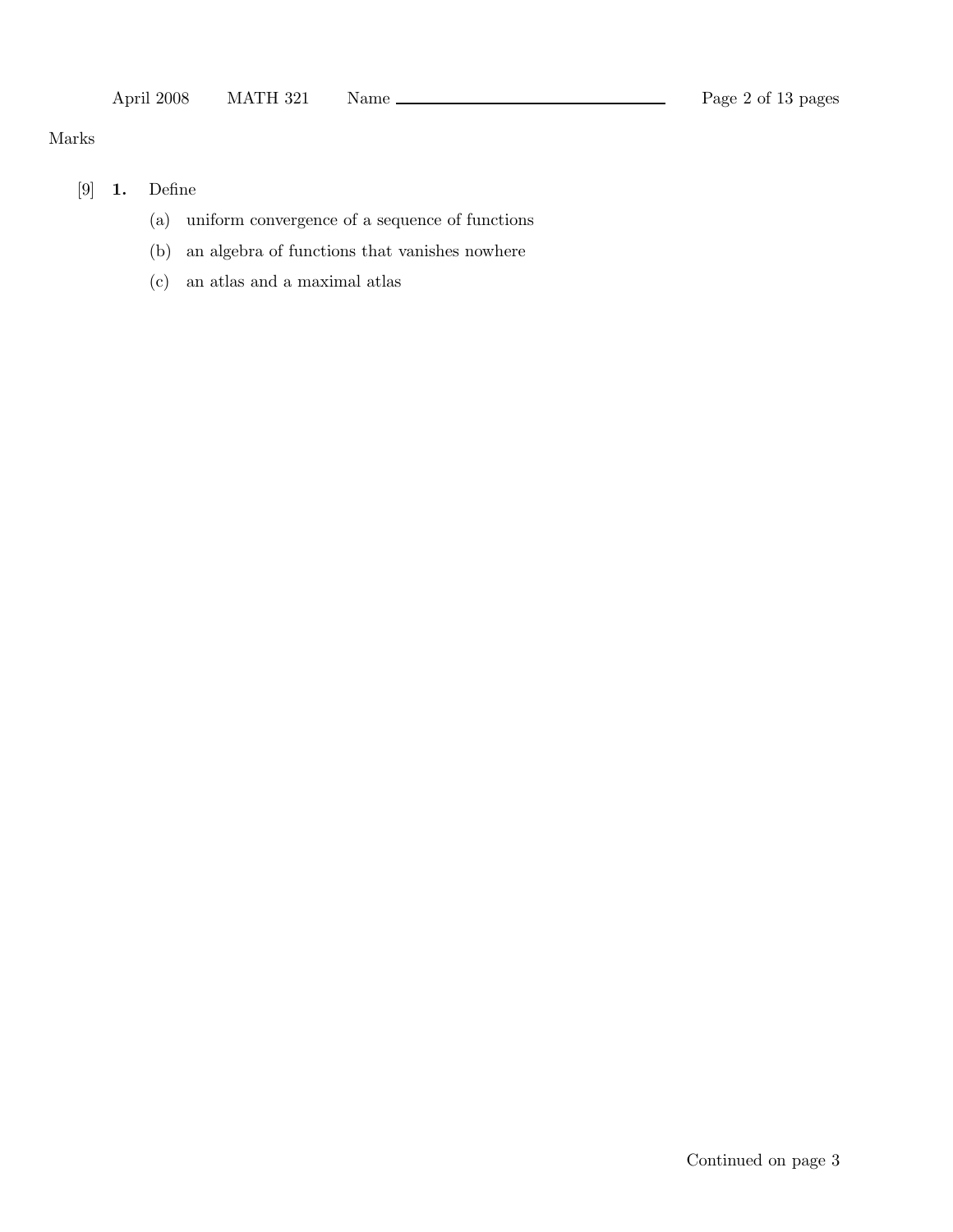- [16] 2. Give an example of each of the following, together with a brief explanation of your example. If an example does not exist, explain why not.
	- (a) a function  $f : [0,1] \to \mathbb{R}$  which is Riemann integrable on [0, 1] but for which the function  $F: [0,1] \to \mathbb{R}$  defined by  $F(x) = \int_0^x f(t) dt$  is not Riemann integrable on [0, 1]
	- (b) a sequence of functions that converges to zero pointwise on [0, 1] and uniformly on  $[\varepsilon, 1-\varepsilon]$ for every  $\varepsilon > 0$ , but does not converge uniformly on [0, 1]
	- (c) a Fourier series  $\sum_{n=1}^{\infty}$  $\sum_{n=-\infty} c_n e^{inx}$  that does not converge in the mean
	- (d) two charts for  $(-1, 1)$  (with the usual metric) that are not compatible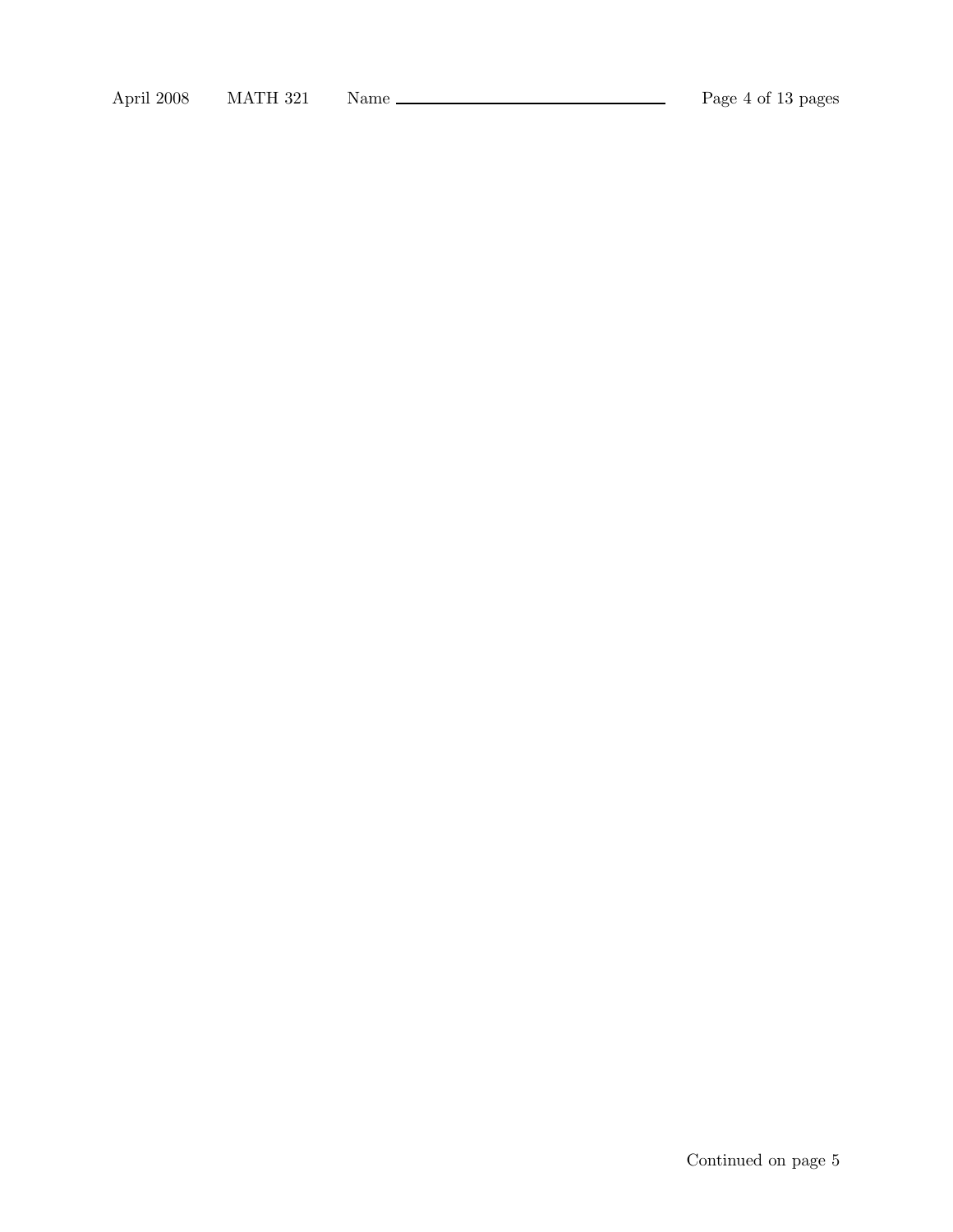[15] **3.** Let  $\alpha, f, g : [a, b] \to \mathbb{R}$  with  $\alpha$  an increasing function.

(a) Prove that

$$
\int_a^b (f+g) \, d\alpha \le \int_a^b f \, d\alpha \ + \int_a^b g \, d\alpha
$$

(b) Either prove that

$$
\int_{a}^{b} (f+g) d\alpha = \int_{a}^{b} f d\alpha + \int_{a}^{b} g d\alpha
$$

or provide a counterexample.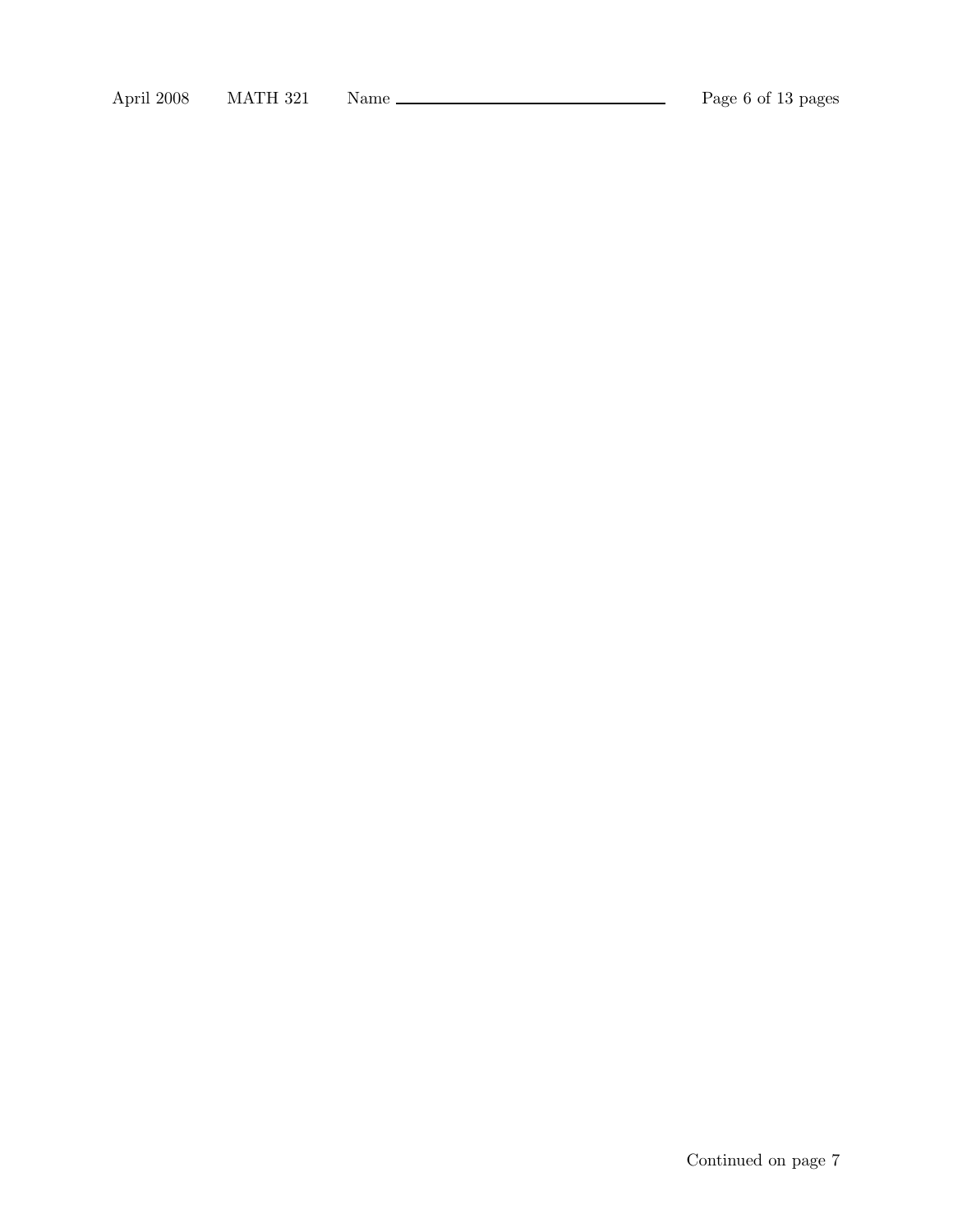April 2008 MATH 321 Name Rage 7 of 13 pages

[15] 4. Let  $f : [0, 1] \to \mathbb{R}$  have a continuous derivative. Prove directly from the definition of "integral" that  $\int_0^1 f'(x) dx$  exists and equals  $f(1) - f(0)$ .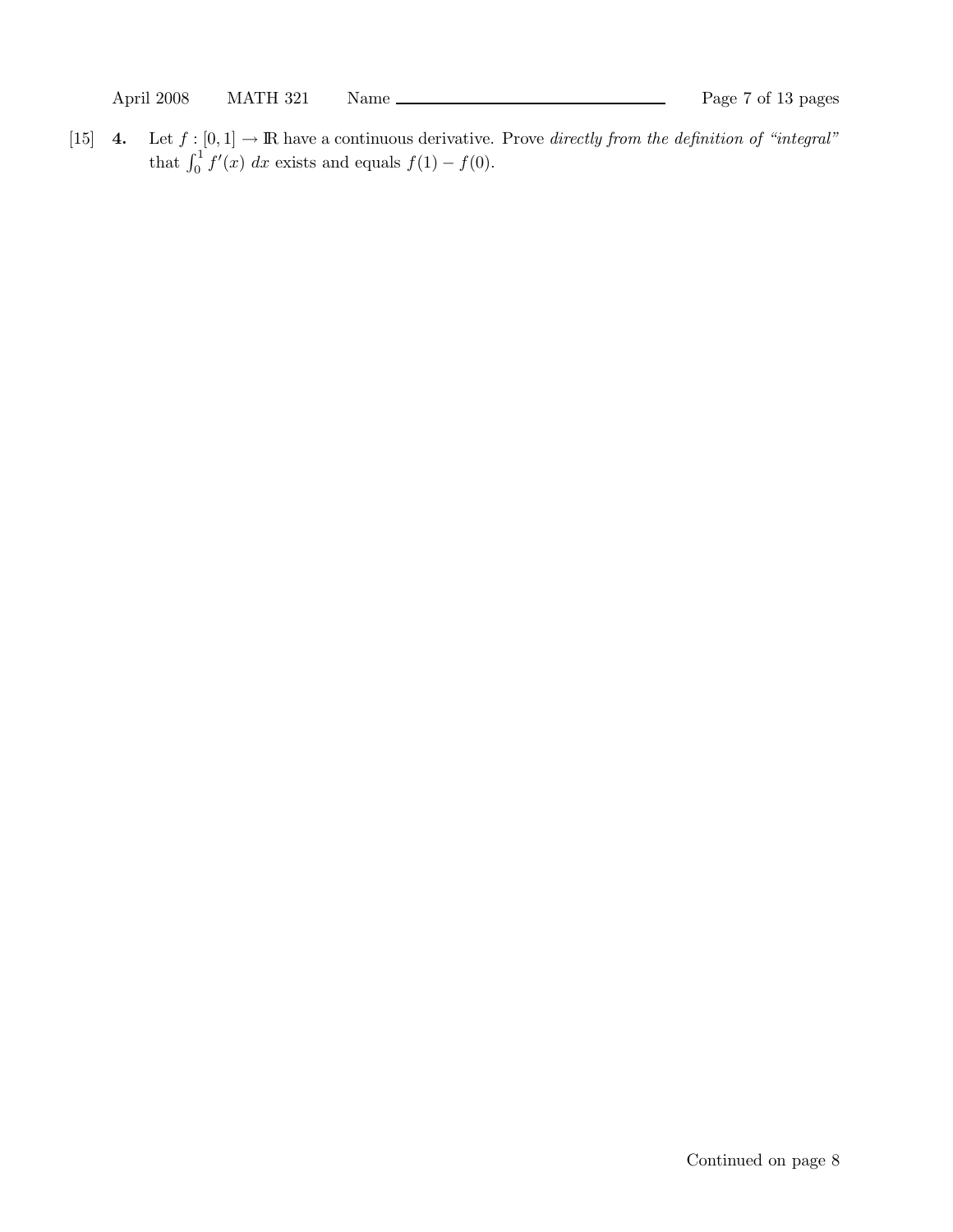- $[15]$  5.  $f_n\}_{n\in\mathbb{N}}$  be a uniformly convergent sequence of continuous real–valued functions defined on a metric space M and let g be a continuous function on IR. Define, for each  $n \in \mathbb{N}$ ,  $h_n(x) = g(f_n(x)).$ 
	- (a) Let  $M = [0, 1]$ . Prove that the sequence  $\{h_n\}_{n \in \mathbb{N}}$  converges uniformly on [0, 1].
	- (b) Let  $M = \mathbb{R}$ . Either prove that the sequence  $\{h_n\}_{n\in\mathbb{N}}$  converges uniformly on R or provide a counterexample.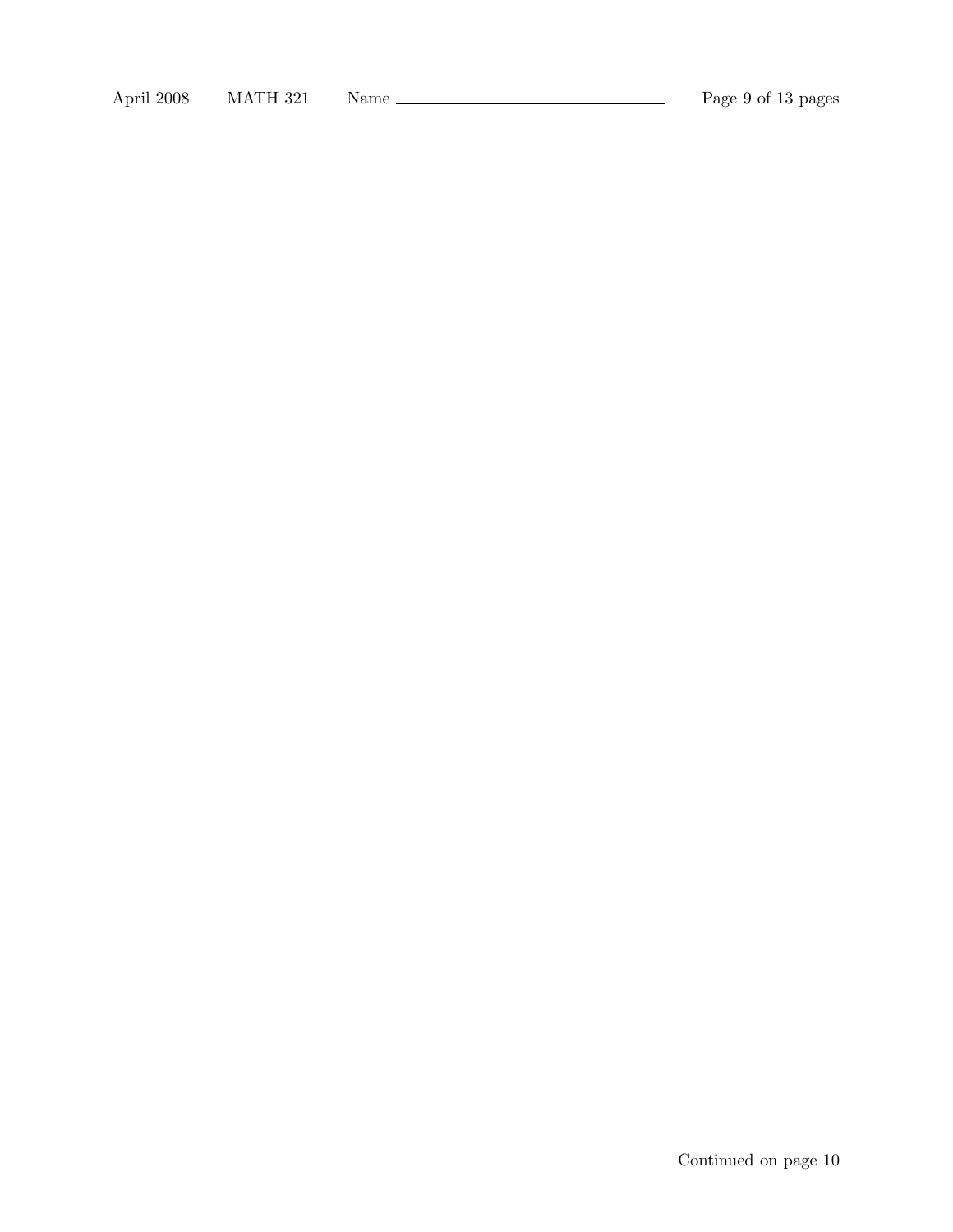[15] 6. Let  $f, f_0, f_1, \cdots$  be real-valued Riemann integrable functions on the bounded interval  $[a, b]$ . Assume that  $\overline{\phantom{a}}$  $\overline{ }$ 

$$
\int_{a}^{b} f_n(x) f_m(x) dx = \begin{cases} 1 & \text{if } m = n \\ 0 & \text{if } m \neq n \end{cases}
$$

Prove that

$$
\lim_{n \to \infty} \int_{a}^{b} f(x) f_n(x) \, dx = 0
$$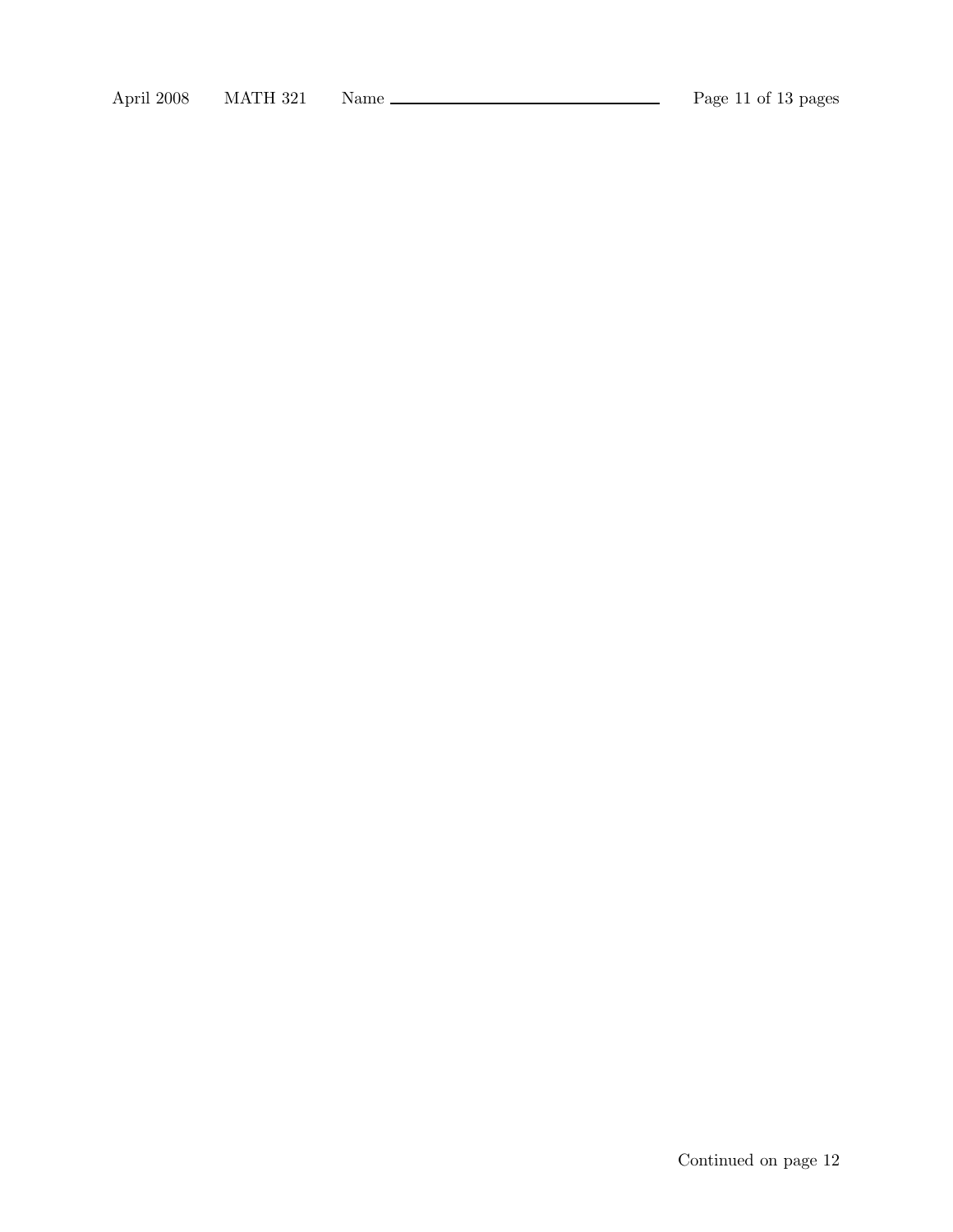## [15] 7. Let  $\alpha > 0$ . A function  $f : \mathbb{R} \to \mathbb{R}$  is said to be Hölder continuous of exponent  $\alpha$  if the quantity

$$
||f||_{\alpha} = \sup_{x \neq y} \frac{|f(x) - f(y)|}{|x - y|^{\alpha}}
$$

is finite. Let  $\{f_n\}_{n\in\mathbb{N}}$  be a sequence of Hölder continuous real valued functions on R that obey  $\sup_{x\in\mathbb{R}} |f_n(x)| \leq 1$  and  $||f_n||_{\alpha} \leq 1$  for all  $n \in \mathbb{N}$ . Prove that there is a continuous function  $f : \mathbb{R} \to \mathbb{R}$  and a subsequence of  $\{f_n\}_{n\in\mathbb{N}}$  that converges pointwise to f and that furthermore converges uniformly to f on  $[-M, M]$  for every  $M > 0$ .